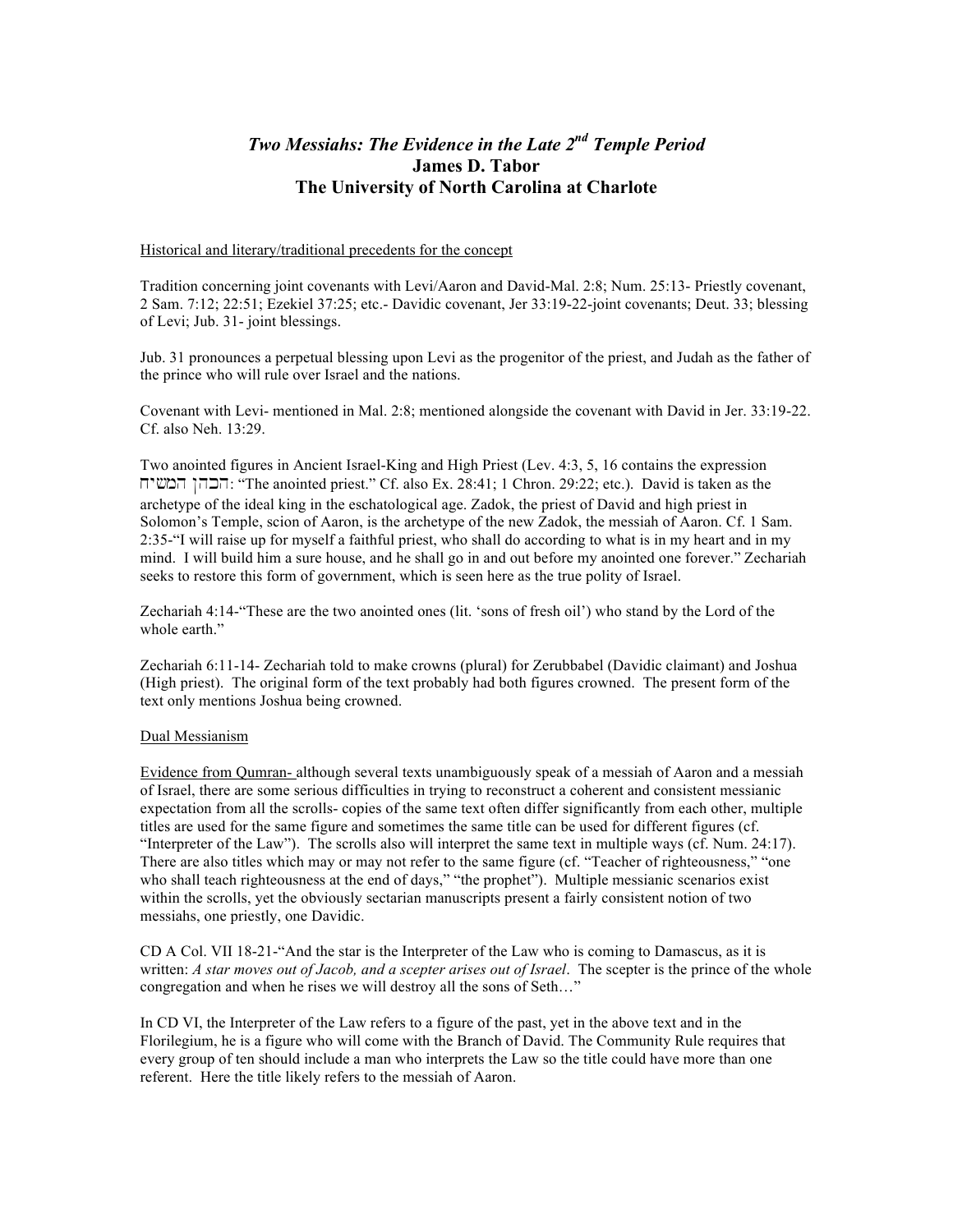CD A Col. XIV 18-19-"…And this is the exact interpretation of the regulations by which [they shall be ruled] [until there arises the messia]h of Aaron and Israel. And their iniquity will be atoned […]. (Martinez)

The phrase רמשיח אהרן וישראל. "messiah of Aaron and Israel," has been taken by some scholars as collective, referring to one messiah of both Aaron and Israel. However, other scholars insist that the Hebrew cannot mean anything other than "the messiah of Aaron and the one of Israel."<sup>1</sup> Further confusion has been created by the following phrase in CD XIV 19: מיכפר עונם . The verb is singular, but fits with the notion of two messiahs if taken as a passive pual (yekuppar), which the above translation follows. The phrase as it is found elsewhere in CD (Col. XX 1) reads: ששיח מאהרן ומישראל, "the messiah *from* Aaron and *from* Israel," which seems to confirm that two figures are being meant here.

CD B Col. XIX 10-11. "These shall escape in the age of the visitation; but those that remain shall be delivered up to the sword when there comes the messiah of Aaron and Israel…" (Martinez)

CD B Col. XX 1 "[…] of the unique teacher until there arises the messiah from Aaron and from Israel."

1QS Col. IX 10-11-"…but instead shall be ruled by the first directives which the men of the Community began to be taught until the prophet comes, and the messiahs of Aaron and Israel." 4Q259 omits this reference.

Several scholars have speculated that the entrance of the prophet into the scheme is a reaction against John Hyrcanus, who alone among the Hasmoneans was considered king, priest, and prophet (according to Josephus). Thus this text is insisting that the offices should be separated. This view however, has been criticized because our only source for this information is Josephus. Others suggest that the coming of the prophet was fulfilled in the role of the Teacher of the community, and dropped out of the scheme after his death. However, the expectation of "one who will teach righteousness at the end of days" (assuming this figure is the same as 'the prophet') (cf. Hos. 10:12) is retained in CD VI, even though the career of the Teacher is past, possibly indicating a restorative aspect to the eschatology, involving the fulfillment and perfection of past institutions. It could, on the other hand, have been written anachronistically.

4Q175 (Testimonia)-Deut. 18:18-19 (Prophet like Moses); Num. 24:15-17 (Balaam oracle, here apparently used only with reference to Davidic Messiah); Deut. 33:8-11 (Blessings of Levi); quotation from Psalms of Joshua (two wicked rulers/brothers).

1QSa-Priest Messiah takes precedence over Messiah of Israel. Clearly two figures here. We find the same theme of priestly superiority in the Testaments of the Twelve Patriarchs.

4Q174 (Florilegium)-in an exposition of 2 Sam 7:14 the Branch of David is predicted to arise with the Interpreter of the Law.

War Scroll (1QM): mentions the High Priest, most likely the messiah of Aaron, and the Prince of the congregation, identified as the Branch of David in 4Q285 fr. 5.

4Q161 frs. 8-10-Branch of David instructed by priests.

 $\overline{a}$ 

4Q254 fr.4 references Zech. 4:14-[…] to them […] [… "These are] the two anointed sons who [stand by the Lord of the whole earth." …] […] those who keep the commandments of God […] […] for the men of the Yahad […]. (WAC) Perhaps cited in reference to the blessing on Judah (Gen 49:8-12).

<sup>&</sup>lt;sup>1</sup>So argues Cross, following Ginzberg, in F.M. Cross, "Notes on the Doctrine of the Two Messiahs at Qumran and the Extracanonical Daniel Apocalypse (4Q246)," *Current Research and Technological Developments on the Dead Sea Scrolls: Conference on the Texts from the Judean Desert. Jerusalem, 30 April 1995*, eds. D.W. Parry, and S. D. Ricks. (Studies on the Texts of the Desert of Judah 20; (Leiden: E.J. Brill, 1996) 1-13.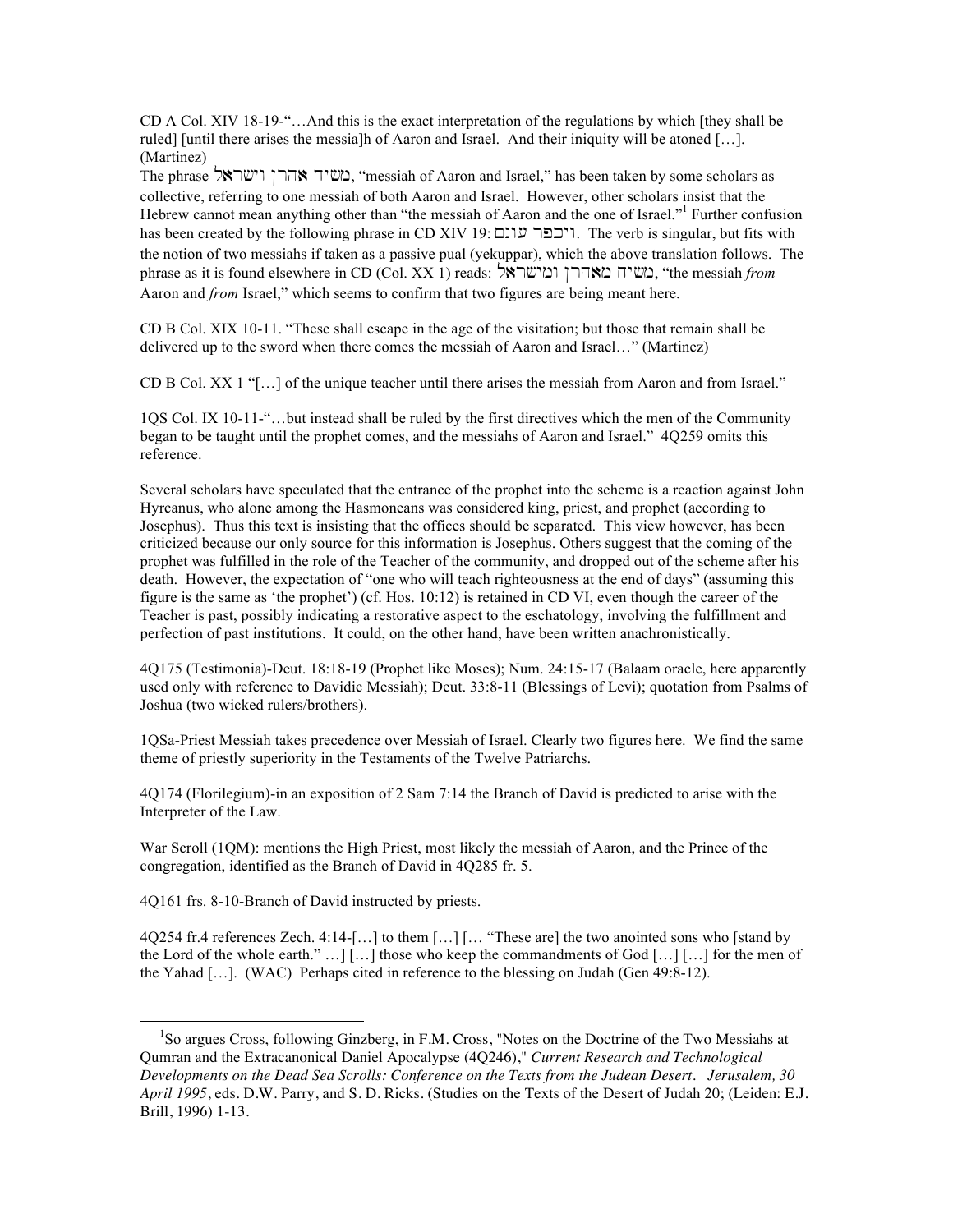### Some other messianic texts in the scrolls

Aramaic Levi (4Q541)-has Priestly messiah, but no mention of Davidic Messiah. In the similar T. Levi 18:2-5, language from a classic royal messianic text, Isaiah 11, is applied to an eschatological priest. 1QTLevi 1 reads "the kingdom of the priesthood is greater than the kingdom…" The Greek Mt. Athos manuscript says of Kohath (second son of Levi) that "he and his seed will be the beginning of kings, a priesthood for Israel," and thus applies the blessing of Judah to Kohath. The "beginning of kings" phrase is not in the Aramaic.

4Q246 (Daniel Apocalypse)-speaks of Davidic Messiah, no mention of Priestly messiah.

4Q521 mentions a messiah using the language of Isaiah 61, similar to the herald in 11Q13.

DSS Malachi 3:1-2-reads the messenger of the covenant and the Lord (Adon) as two separate figures.

11Q13 seems to refer to two figures-an anointed herald (Is. 52:7; 61) and Melchizedek, an eschatological priestly figure who is given divine epitaphs, likely the heavenly opponent of Melchiresha (cf. 4Q544).

In both the Qumran version of Mal 3 and 11Q13, there is a messenger/herald figure and an eschatological priestly figure who cannot be easily distinguished from YHWH.

# Evidence from NT as presented in *The Jesus Dynasty*

John the baptizer identifies himself as the messenger who was to prepare the way from Malachi 3. Seems to expect another figure to come after him (Q 3:16-17; 7:18-20). He may have been familiar with the plural pronouns attested in the Qumran version.

Jesus says in Q 7:28-"Among those born of women no one has arisen greater than John." This statement exists unqualified in Shem-Tob's Hebrew Matthew. Such a statement could be taken to imply that Jesus thought John was someone of unparalleled significance, such as the "messiah of Aaron." It is said in 4Q541 that the priest messiah would "atone for the sons of his generation." John may have attempted to fulfill this type of expectation with his "baptism for the forgiveness of sins."

John 3:22-23- John (of priestly descent) and Jesus (Davidic claimant) conduct a joint baptizing campaign in the north and the south, respectively.

## Evidence from the Testaments of the Twelve Patriarchs

The author of the work as we have it was a Christian. Thus, the lines of Levi and Judah are assimilated to Jesus. However, most scholars believe that the author was using Jewish source material and this repetition and pairing of Levi and Judah throughout the work likely comes from those sources.

Testament of Simon 7:2- "For the Lord will raise up from Levi someone as high priest and from Judah someone as king."

Testament of Judah 21:1-2- "For to me [Judah] the Lord gave the kingship and to him the priesthood, and he set the kingship under the priesthood."

Testament of Reuben: speaks of the coming of an anointed high priest, more prominent than Davidic ruler. Davidic line mentioned as dying in wars on the people's behalf.

Testament of Levi: Ch.18-priesthood will fail after corrupt priests in the seventh week, "then the Lord will raise up a new priest, to whom all the words of the Lord will be revealed; and he will execute true judgment on earth for many days. And his star will arise in heaven, as a king, lighting up the light of knowledge a the sun the day, and he will rank as great in the world until he is taken up. This text resembles the eschatological priestly figure in the DSS Levi fragment, 4Q541.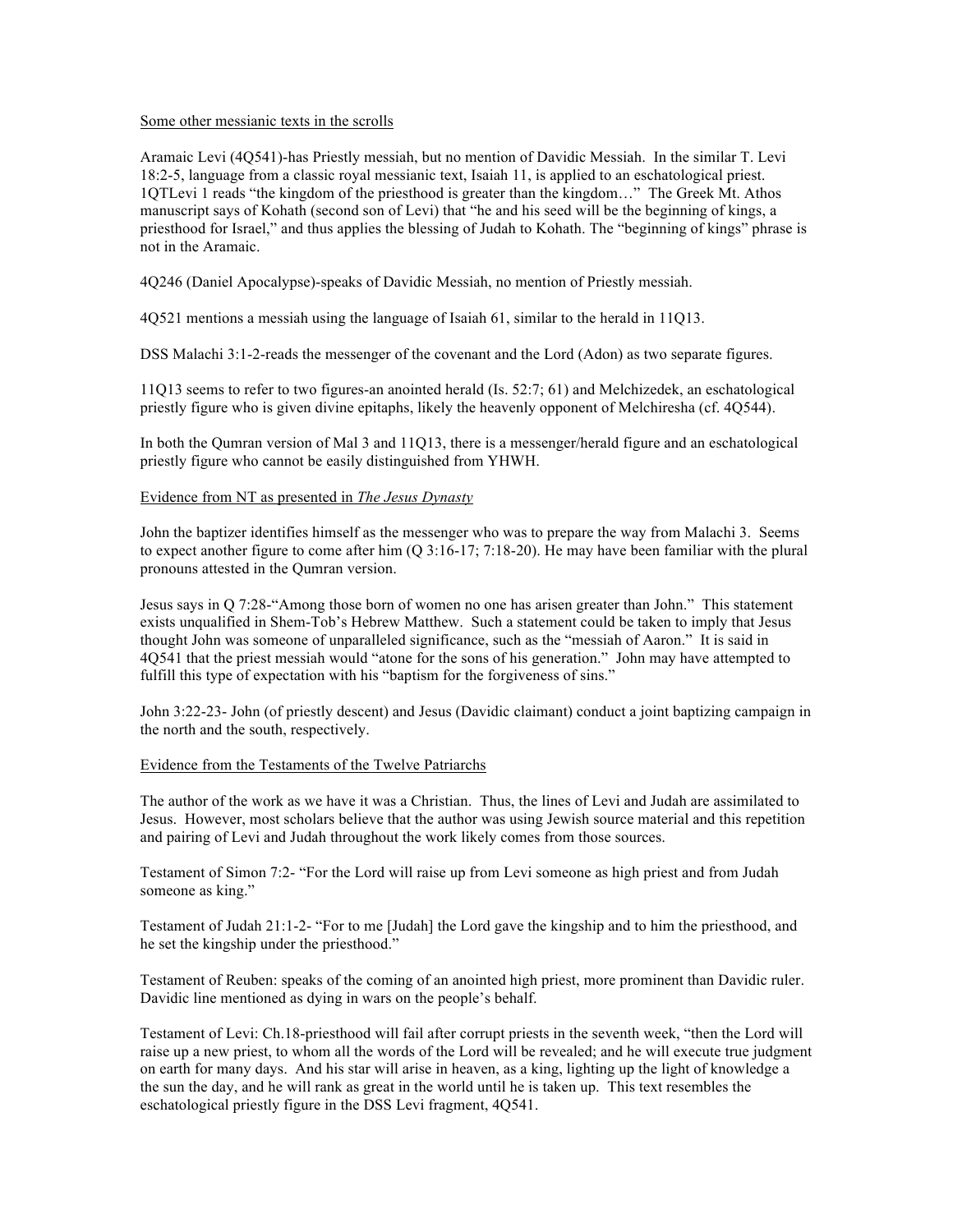#### Evidence from the Second Jewish Revolt

Coinage preserves the institution of a diarchy, bearing the names and titles of Simon (bar Koseba), prince of Israel, and Eleazar, the Priest.

#### Bibliography for Dual Messianism research

- M. de Jonge, "Hippolytus' "Benedictions of Isaac, Jacob and Moses" and the Testaments of the Twelve Patriarchs\_, *Bijdragen* 46 (1985) 245-260
- F.M. Cross, "Notes on the Doctrine of the Two Messiahs at Qumran and the Extracanonical Daniel Apocalypse (4Q246)," *Current Research and Technological Developments on the Dead Sea Scrolls: Conference on the Texts from the Judean Desert. Jerusalem, 30 April 1995*, eds. D.W. Parry, and S. D. Ricks. (Studies on the Texts of the Desert of Judah 20; (Leiden: E.J. Brill, 1996) 1-13.
- J.D.G. Dunn, "Review of J.J. Collins, The Scepter and the Star: The Messiahs of the Dead Sea Scrolls and Other Ancient Literature, *Dead Sea Discoveries* 3.3 (1996) 335-336
- J. A. Fitzmyer, "Review of: J. J. Collins, The Scepter and the Star. The Messiahs of the Dead Sea Scrolls, *Theological Studies* 57 (1996) 339-341
- M.G. Abegg, Jr., "The Messiah at Qumran: Are We Still Seeing Double?, *Dead Sea Discoveries* 2 (1995) 124-144
- Collins, John J., *The Scepter and the Star: The Messiahs of the Dead Sea Scrolls and other ancient literature* (New York: Doubleday, 1995).
- Allegro, J.M., "Further Messianic References in Qumran literature," *JBL* 75(1956) 174- 87.
- Stone, M.E., and J.C. Greenfield, "The Prayer of Levi," *JBL* 112(1993) 247-66.
- Fitzmyer, Joseph A., "Further light on Melchizedek from Qumran Cave 11," *JBL* 86(1967) 25-41.
- Talmon, Shemaryahu, "Waiting for the Messiah: The Spiritual Universe of the Qumran Covenanters," in Neusner et al., eds., *Judaisms and their Messiahs at the turn of the Christian era*, 111-37.
- Talmon, Shemaryahu, "Types of Messianic Expectation at the Turn of the Era," in Talmon, ed., *King, Cult and Calendar in Ancient Israel* (Jerusalem: Magnes, 1986) 202-24.
- Tabor, James D., *The Jesus Dynasty* (New York: Simon & Schuster, 2006).
- de Jonge, Marinus, "Two Messiahs in the Testaments of the Twelve Patriarchs?" in M. de Jonge, *Jewish Eschatology*, 191-203.
- Kuhn, K.G., "The Two Messiahs of Aaron and Israel," in K. Stendahl, ed. *The Scrolls and the New Testament* (New York: Harper, 1957) 54-64.
- Liver, J., "The Doctrine of the Two Messiahs in Sectarian Literature in the Time of the Second Commonwealth," *HTR* 52(1959) 149-85.
- Smith, Morton, "What is implied by the Variety of Messianic Figures?" *JBL* 78(1959) 66-72.
- Vanderkam, J.C., "Jubilees and the Priestly Messiah of Qumran," *Revue de Qumran* 13(1988) 353-65.

Wieder, N., "The Doctrine of the Two Messiahs among the Karaites," *Journal of Jewish*